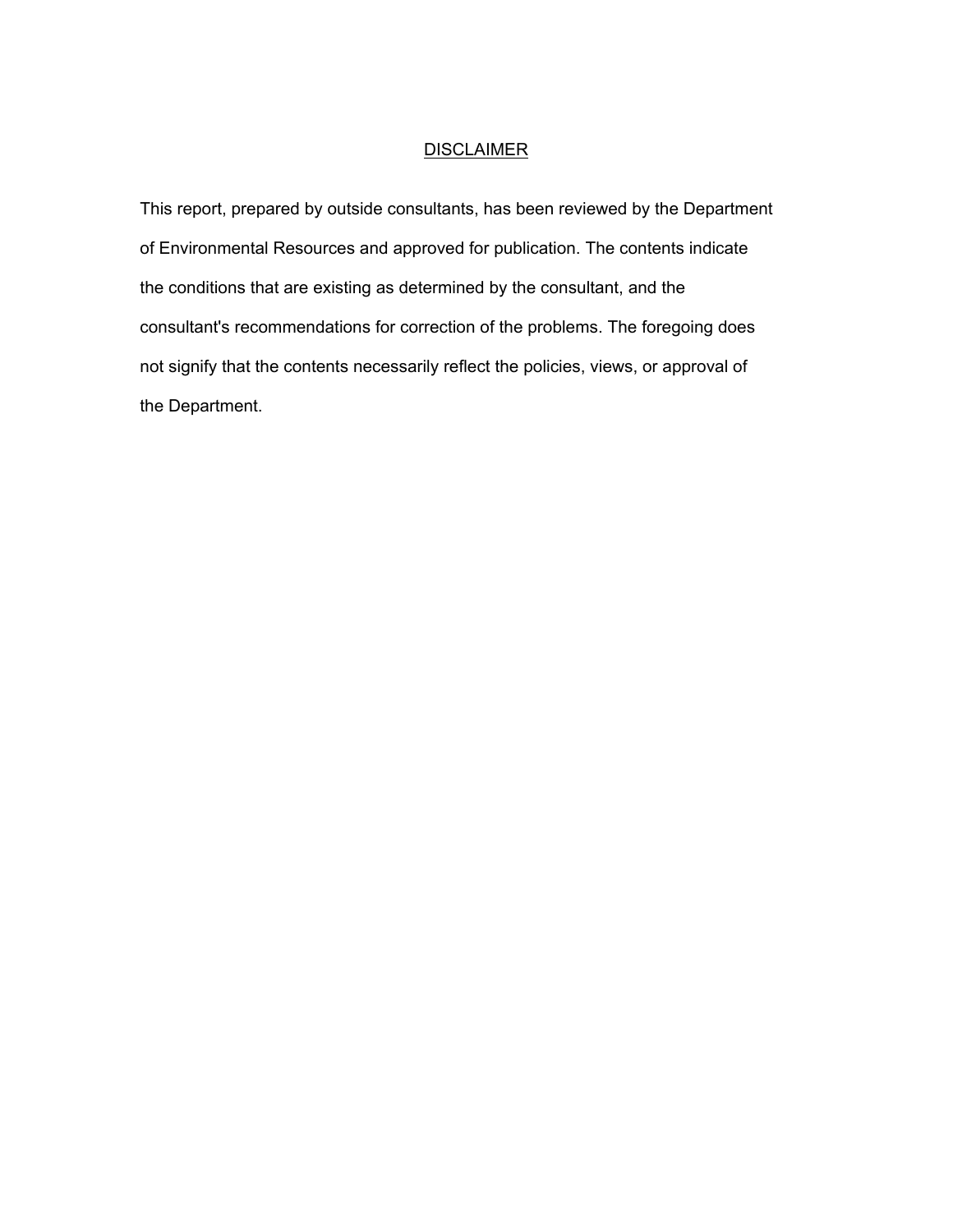fi

Ť.

 $\mathsf{F}^{-n}$ 

 $\begin{bmatrix} 1 & 0 \\ 0 & 0 \\ 0 & 0 \end{bmatrix}$ 

73

R)  $\geq$ 

PENNSYLVANIA DEPARTMENT OF ENVIRONMENTAL RESOURCES

REDSTONE CREEK POLLUTION ABATMENT STUDY

### featuring

COMBINED TREATMENT OF

SEWAGE AND MINE DRAINAGE

Fayette County Pennsylvania

Pennsylvania Department of Environmental Resources Project No. SL-141

September 1972

#### FAYETTE ENGINEERING COMPANY

Uniontown

Pennsylvania Mio **REGISTERED** PROFESSIONAL **JOSEPH LEWIS FERRERO** ENGINEER No. 10576-F

acry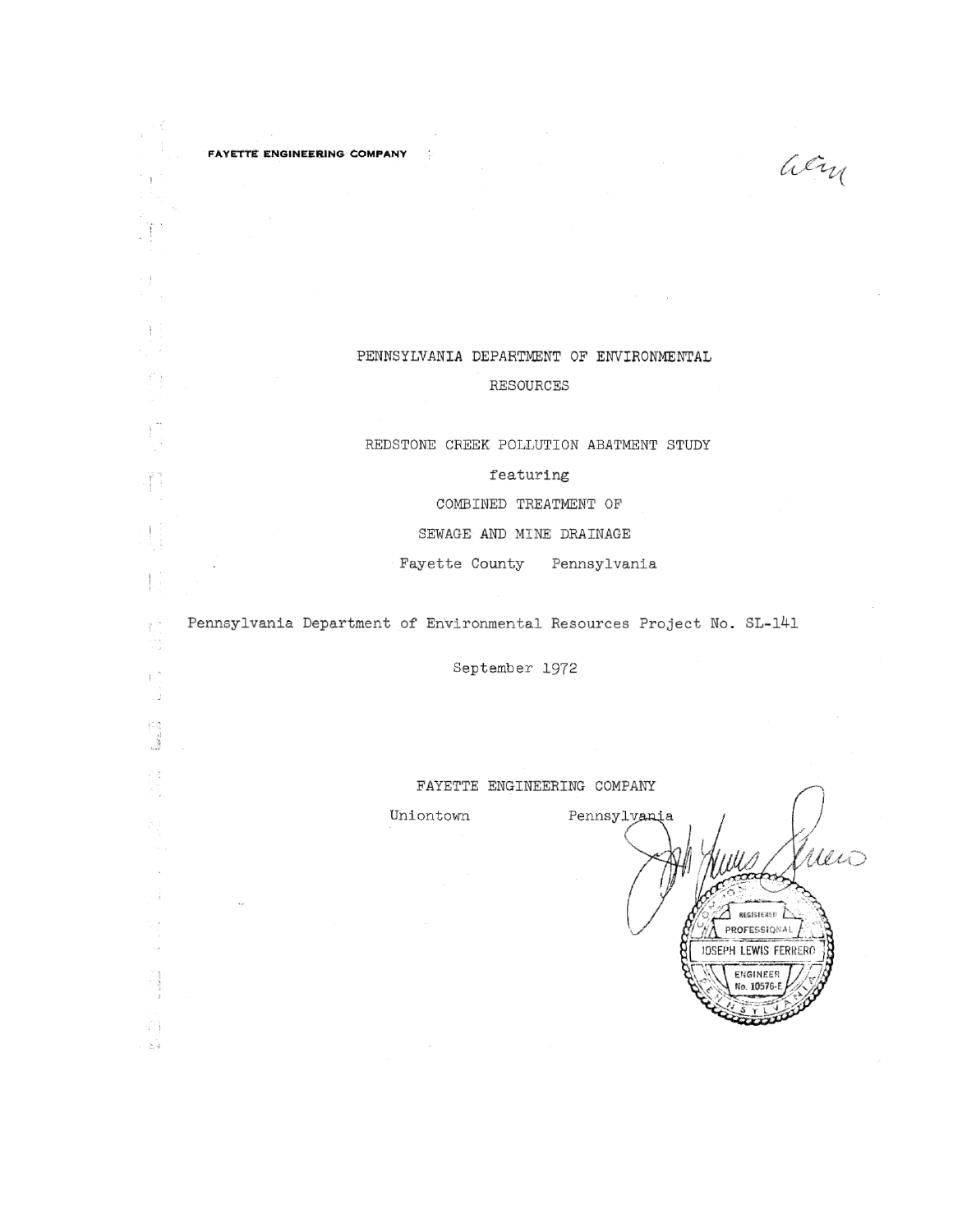## TABLE OF CONTENTS

# Page No. Introduction and the state of the state of the state of the state of the state of the state of the state of the state of the state of the state of the state of the state of the state of the state of the state of the state Description of Redstone Creek Drainage Area 1 Mining in Redstone Creek Watershed 4 Stream Flows and Water Quality **7** and 7 Mine Drainage Flows and Quality 11 and 11 Sanitary Sewage Flows 13 Treatment Requirements 14 Preliminary Basis of Design 15 Treatability Studies 18 Proposed Facilities 23

Control and Chemical Feed Building 27 Cost Estimates 27 Financing 28 Summary of Conclusions 29 TABLES IN REPORT I Summary of Stream Flows 7 II Water Quality 8 III Summary of Mine Drainage Flows 11 IV Chemical and Bacteriological Characteristics 12 of Mine Drainage

V Preliminary Basis of Design 16 VI Combined Sewage and Mine Drainage Treatment 24 Plant - Preliminary Design Basis